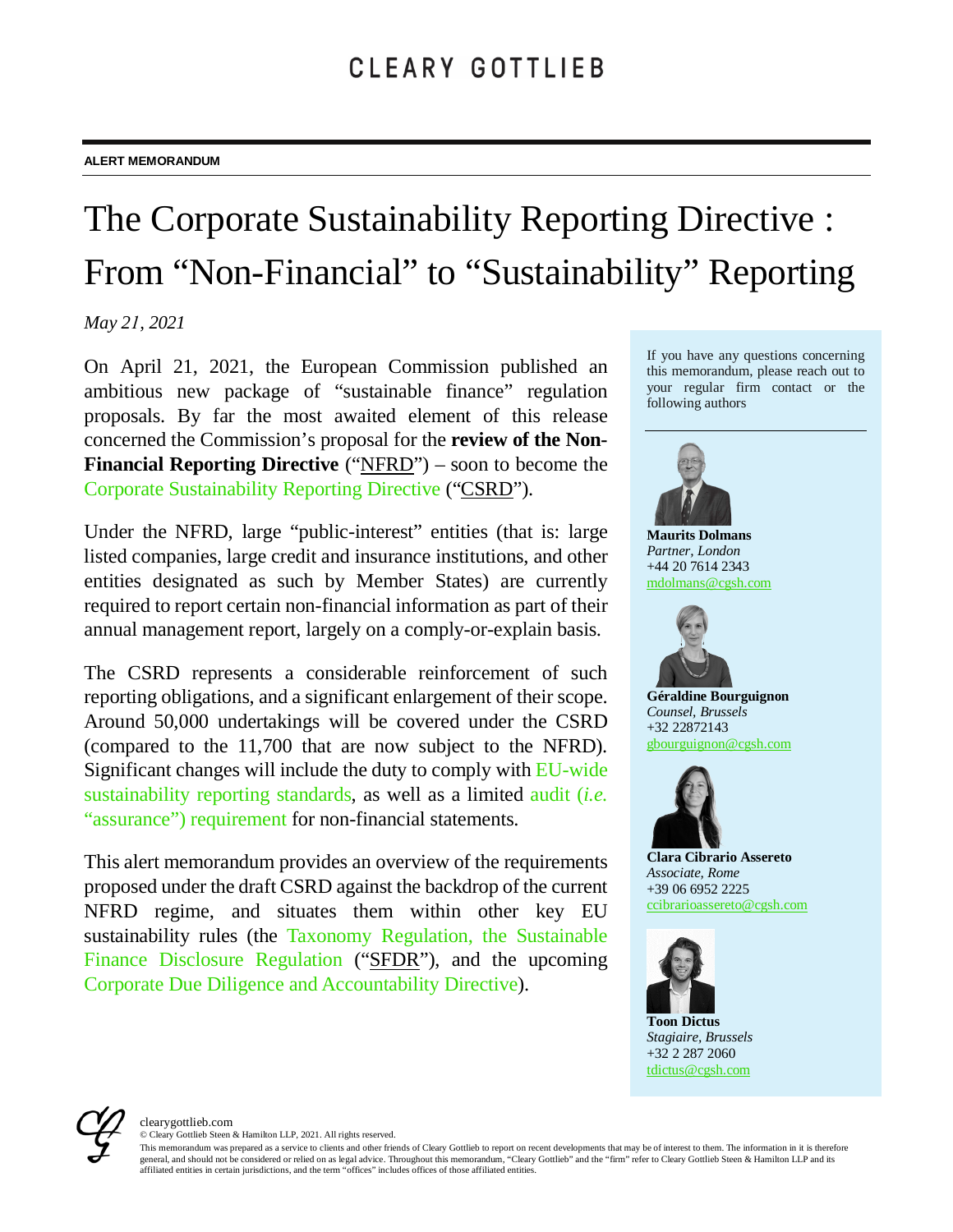# **I. Background**

### a. The current NFRD regime (in brief)

The NFRD (Directive  $2014/95/EU^{(1)}$  $2014/95/EU^{(1)}$  $2014/95/EU^{(1)}$ ), which amends the " $Accounting \, Directive$ " ([2](#page-1-1)006/43/ $EC^{(2)}$ ), was adopted in 2014. Companies had to report in accordance with its provisions for the first time in 2018 (covering financial year 2017).

The NFRD applies to **large** EU "public interest" entities (*i.e.* listed companies, credit institutions, insurance companies and other entities designated as such by Member States because of their significant public relevance) and to "public interest" entities which are parent companies of a **large group**. ([3\)](#page-1-2) In order to qualify as "large", undertakings (or groups, on a consolidated basis) must have an average number of employees in excess of 500, plus (alternatively) a balance sheet total exceeding EUR 20 million *or* a net turnover exceeding EUR  $40$  million.<sup>([4\)](#page-1-3)</sup> According to the European Commission, 11,700 entities currently fall within the scope of the NFRD. $(5)$  $(5)$  $(5)$ 

Under the NFRD, companies are required to report both on how sustainability issues affect their performance and development (the "outside-in" perspective), and on their impact on people and the environment (the "inside-out" perspective) – in what is often known as the "double materiality" principle of non-financial reporting. The sustainability issues falling within the scope of companies' "non-financial statement" must cover, as a minimum, environmental, social and employee matters, respect for human rights, anti-corruption and bribery.

Crucially, the NFRD largely applies on a "**comply or explain" basis,** which gives companies the possibility not to adopt the policies, and not to carry out the due diligence, that are prescribed under the NFRD.

### b. The review of the NFRD

Sustainability has very much risen in importance since the NFRD was conceived, and the gap between the current legal framework and markets' increasing need for more sustainability-related information from companies is becoming more and more evident in time.

Few companies report on sustainability risks and resilience, while many who do nevertheless fail to disclose all of the information that is really relevant for users ("users" being supervisors, investors, asset managers, lending institutions and other company stakeholders). When sustainability information is reported, it is often neither sufficiently reliable, nor sufficiently comparable. It is also too often difficult for users to find. $(6)$  $(6)$ 

In 2018, having crystallised the implications of the global sustainability transition, including the targets set under the Paris Agreement on climate change, the European Commission adopted an EU-wide "Action Plan for Sustainable Finance" (the "Action Plan") – which included a comprehensive review of the NFRD regime, under "action  $9$ ".<sup>([7](#page-1-5))</sup> In December 2019, the Commission

<span id="page-1-4"></span><span id="page-1-3"></span><sup>4</sup> Some Member States (such as Spain) have similarly decided to apply different (lower) size thresholds.

<sup>5</sup> This number takes into account the extension made by Member States through the implementation of the NFRD, as illustrated under the previous footnotes 3 and 4. Under the strict scope of the Directive, only around 2,000 companies are caught.

For an overview of the reporting obligations set under the NFRD, including under Member States' national implementing regimes, see our alert of January 20, 2017, here.

<sup>6</sup> Several of these shortcomings are mentioned under the Commission's own explanatory memorandum accompanying the CSRD proposal. The full CSRD proposal of April 21, 2021, is accessible [here.](https://ec.europa.eu/finance/docs/law/210421-proposal-corporate-sustainability-reporting_en.pdf) The broader reform package announced on such date is accessible [here.](https://ec.europa.eu/commission/presscorner/detail/en/ip_21_1804) 

For simplification, although still in draft form, the proposal is referred to in this alert simply as CSRD.

 $<sup>7</sup>$  The Action Plan is accessible here.</sup>

 $\overline{a}$ 

<span id="page-1-0"></span><sup>&</sup>lt;sup>1</sup> The NFRD is accessibl[e here.](https://eur-lex.europa.eu/legal-content/EN/TXT/PDF/?uri=CELEX:32014L0095&from=EN) In 2017 and 2019 the Commission published two sets of non-binding reporting guidelines for companies under the NFRD – see EC Communications C(2017) 4234 and C(2019) 4490, respectively accessible [here](https://eur-lex.europa.eu/legal-content/EN/TXT/PDF/?uri=CELEX:52017XC0705(01)&from=EN) and here.

<span id="page-1-1"></span><sup>&</sup>lt;sup>2</sup> The Accounting Directive is accessibl[e here.](https://eur-lex.europa.eu/legal-content/EN/TXT/PDF/?uri=CELEX:02013L0034-20141211&from=EN)

<span id="page-1-2"></span><sup>3</sup> Some Member States have enlarged the notion of "public interest entities" – for instance, Denmark, France and Spain have extended the NFRD to non-listed entities that exceed certain size thresholds.

<span id="page-1-5"></span>For a country-by-country overview of the national scope of NFRD reporting requirements, see Annex I to the the final report of the "Study on the Non-Financial Reporting Directive" for the Directorate-General for Financial Stability, Financial Services and Capital Markets Union of November 2020 (p. 124), accessible [here.](https://op.europa.eu/de/publication-detail/-/publication/1ef8fe0e-98e1-11eb-b85c-01aa75ed71a1/language-en)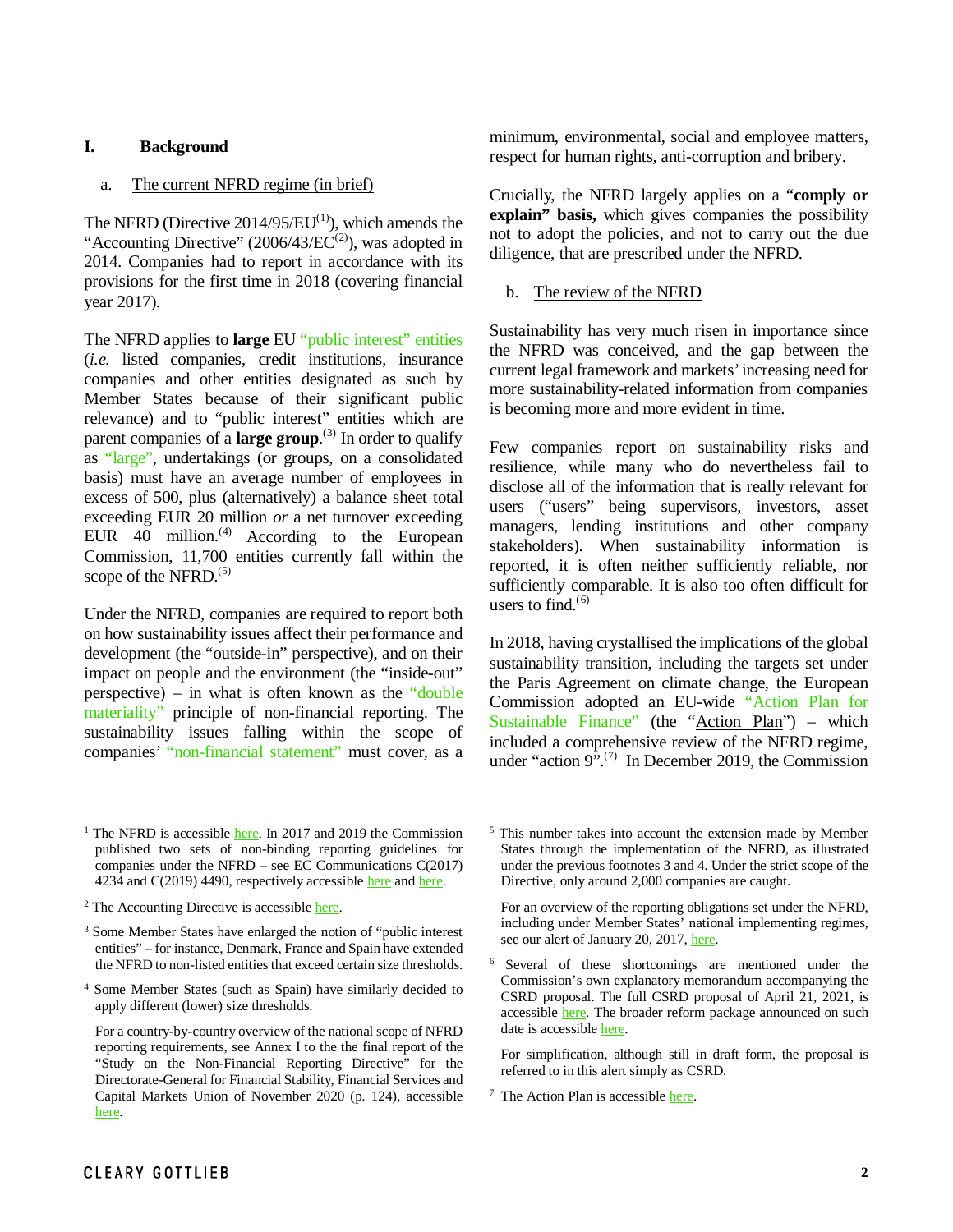reaffirmed its commitment and calendarised the review as part of the EU Green Deal.<sup>([8\)](#page-2-0)</sup>

Public consultations on the NFRD review were held in 2020. These confirmed that, also in the view of market participants, the non-financial information currently reported by in-scope companies is often deficient in terms of comparability, reliability and relevance. Stakeholders who took part in the consultation also showed a strong degree of support to extending the scope of application of the NFRD's reporting requirements.

#### c. The CSRD proposal

The Commission's definitive proposal for a Corporate Sustainable Reporting Directive (2021/0104(COD)) is the centrepiece of the EU's latest package of sustainability-related regulatory reforms, published on April  $21^{st}$ .

The CSRD shall replace the NFRD entirely, and amend the provisions of the Accounting Directive, the "Transparency Directive"  $(2004/109/EC$ <sup>([9\)](#page-2-1)</sup>), and the "Audit Directive" and "Audit Regulation" (2006/43/EC and  $537/2014^{(10)}$  $537/2014^{(10)}$  $537/2014^{(10)}$ , as in each case relevant.

The CSRD proposal largely addresses the stakeholder concerns that emerged in the context of the consultation. More generally, it is an additional step to eventually bring sustainability reporting – over time – on a par with financial reporting. Under the CSRD, more than 50,000 EU undertakings would in fact be required to publish "sustainability information" as part of their annual management report.

d. Legislative schedule

The CSRD proposal has now been submitted to the readings of the European Parliament and Council. Once adopted by the European Parliament and the Council, Member States will be required to implement the provisions of the CSRD into national law by December 1, 2022.

The CSRD's new sustainability reporting obligations will apply to companies' annual reports for the financial years starting on or after January 1, 2023.

# **II. Future of sustainability reporting for EU companies**

# The Taxonomy Regulation amends the NFRD

The CSRD is not the first to reinforce the NFRD's nonfinancial reporting requirements.

On July 12, 2020, Regulation (EU) 2020/852 "on the establishment of a framework to facilitate sustainable investment" (the "Taxonomy Regulation") entered into force. ([11\)](#page-2-3) This regulation (which was adopted as part of the Action Plan's "action 1") forms the backbone, among other things, of EU companies' new sustainabilityrelated transparency requirements (including the CSRD), by laying out a common set of definitions and standards that shall be used to identify sustainability risks, and to define "environmentally sustainable" economic activities and investments. Although the Taxonomy Regulation so far only addresses environmental sustainability, it is expected that the Commission will similarly address social sustainability profiles in the near future.  $(12)$  $(12)$  $(12)$ 

According to the Regulation's Article 8, undertakings that are subject to the NFRD (and those that will be later subject to the CSRD) will need to disclose as part of their annual non-financial statements how and to what extent the undertaking's activities are associated with economic activities that qualify as "environmentally sustainable" under the Taxonomy Regulation. This obligation will already apply starting on January 1, 2022 (and so presumably for reports issued after such date, and potentially referring to the current year).  $(13)$  $(13)$ 

 $\overline{a}$ 

<span id="page-2-0"></span><sup>8</sup> The EU Green Deal announcement is accessible [here.](https://eur-lex.europa.eu/legal-content/EN/TXT/?qid=1588580774040&uri=CELEX%3A52019DC0640https://eur-lex.europa.eu/legal-content/EN/TXT/PDF/?uri=CELEX:52018DC0097&from=EN) 

<span id="page-2-1"></span><sup>&</sup>lt;sup>9</sup> The Transparency Directive is accessibl[e here.](https://eur-lex.europa.eu/legal-content/EN/TXT/?qid=1588580774040&uri=CELEX%3A52019DC0640https://eur-lex.europa.eu/legal-content/EN/TXT/PDF/?uri=CELEX:52018DC0097&from=EN)

<span id="page-2-2"></span><sup>&</sup>lt;sup>10</sup>The Audit Directive and Regulation are respectively accessible [here](https://eur-lex.europa.eu/legal-content/en/ALL/?uri=CELEX:32006L0043) an[d here.](https://www.jdsupra.com/legalnews/european-commission-proposes-new-2946927/)

<span id="page-2-3"></span> $11$  The Taxonomy Regulation is accessibl[e here.](https://eur-lex.europa.eu/legal-content/EN/TXT/PDF/?uri=CELEX:32020R0852&from=EN)

<span id="page-2-4"></span><sup>&</sup>lt;sup>12</sup> See Recital 6 of the Taxonomy Regulation.

<sup>&</sup>lt;sup>13</sup>This, in relation to the "climate change mitigation" and "climate change adaptation" objectives. The other 4 environmental sustainability objectives set under the Taxonomy Regulation (*i.e*, the sustainable use and protection of water and marine resources; the transition to a circular economy; pollution prevention and control; and the protection and restoration of biodiversity and ecosystems) will have to be included as part of this disclosure starting in 2023.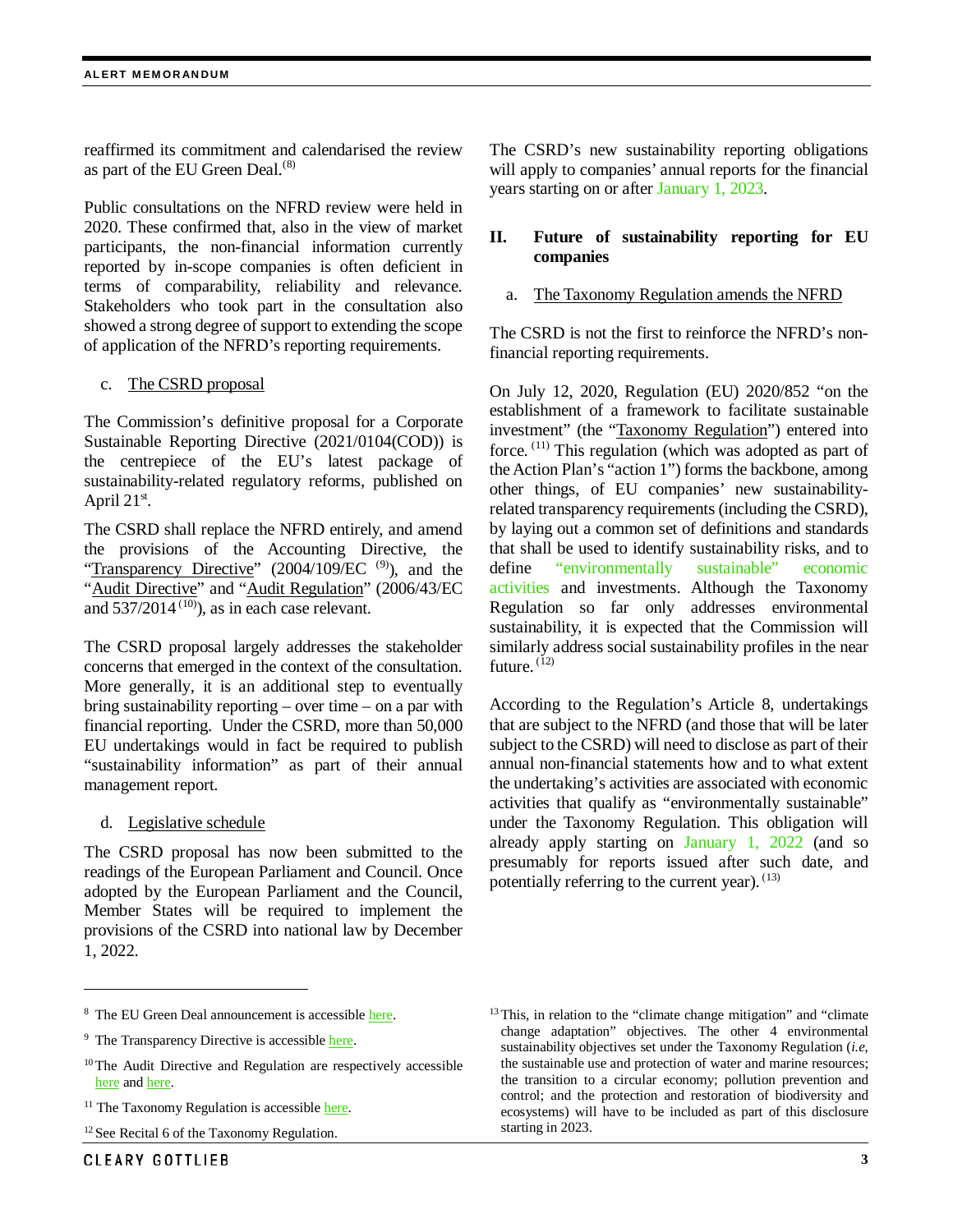#### **ALERT MEMORANDUM**

The requirements introduced by the Taxonomy Regulation are by all means significant. In particular, **non-financial undertakings** will be required to disclose:

- (a) the proportion of their turnover derived from products or services that are associated with environmentally sustainable activities; and
- (b) the proportion of their capital expenditure and the proportion of their operating expenditure related to assets or processes that are associated with environmentally sustainable activities.

In the spring of 2021, the three EU supervisory authorities – that is, the European Securities and Markets Authority (ESMA), the European Banking Authority (EBA) and the European Insurance and Occupational Pensions Authority (EIOPA) – each published their advice to the Commission on how to specify these requirements with respect to the **financial undertakings** under their respective remit. ([14](#page-3-0))

On May 7, 2021, the Commission launched a call for public feedback on the draft delegated acts that will specify the methodology, content and presentation (including templates) for all of the above disclosures, distinguishing by type of undertaking.<sup>([15](#page-3-1))</sup>

b. New scope of application of the CSRD

As mentioned, compared to the NFRD, the CSRD first of all significantly broadens the scope of application of sustainability reporting.

The CSRD entirely overcomes the concept of "public interest" entity. The new regime will instead concern:

- i. All "large" undertakings (whether listed or not);
- ii. Any undertaking with securities listed on a EU regulated market (save only for listed micro-enterprises<sup>([16](#page-3-2))</sup>).

<span id="page-3-3"></span><span id="page-3-0"></span><sup>14</sup>The ESAs three advice papers can be accessed (in the same order) [here,](https://www.esma.europa.eu/press-news/esma-news/esma-proposes-rules-taxonomy-alignment-non-financial-undertakings-and-asset) [here](https://www.eba.europa.eu/sites/default/documents/files/document_library/About%20Us/Missions%20and%20tasks/Call%20for%20Advice/2021/CfA%20on%20KPIs%20and%20methodology%20for%20disclosures%20under%20Article%208%20of%20the%20Taxonomy%20Regulation/963616/Report%20-%20Advice%20to%20COM_Disclosure%20Article%208%20Taxonomy.pdf) an[d here.](https://www.eiopa.europa.eu/content/eiopa-advises-insurers-key-performance-indicators-sustainability-non-financial-reporting_en)

- (a) a balance sheet total of EUR 350,000;
- (b) a net turnover of EUR 700,000; and

 $\ddot{\phantom{a}}$ 

For purpose of item *(i)* above, an undertaking will be considered "large" if it exceeds on its balance sheet date at least two of the following<sup>17</sup>:

- a. A balance sheet total of EUR 20 million;
- b. A net turnover of EUR 40 million; and
- c. 250 employees on average over the financial year.

In order to alleviate the future compliance burden for **small and medium-sized (listed) undertakings**, the CSRD's requirements will begin to apply to these only 3 years after the Directive's entry into force (*i.e.*, as of January 1, 2026).<sup>([18\)](#page-3-4)</sup>

c. Group reporting

Similarly to the NFRD, parent undertakings of a "large group" (*i.e.*, groups that exceed the same threshold now described, on a consolidated basis) will be required to publish a consolidated non-financial statement with respect to their entire group.  $(19)$  $(19)$  Their subsidiaries (including where controlled by a company established in a third country) will in turn be exempted from the obligation to issue such individual statement, where included in a consolidated statement drafted in compliance with the CSRD.

d. Sustainability information

Also similarly to the NFRD, the kind of "sustainability information" that will need to be disclosed will concern at least the following matters, as always from a "double materiality" perspective:

| <b>Environmental matters</b>    | Social and employee matters        |
|---------------------------------|------------------------------------|
| <b>Respect for human rights</b> | <b>Anti-corruption and bribery</b> |

- (c) 10 employees over the financial year on average.
- <sup>17</sup> See Article 3, Paragraph 4, of the Accounting Directive.
- <sup>18</sup> See Article 1, Paragraph 3, of the CSRD, amending Article 19a of the Accounting Directive.
- <sup>19</sup> See Article 1, Paragraph 7, of the CSRD, amending Article 29a of the Accounting Directive.

<span id="page-3-4"></span><span id="page-3-1"></span><sup>&</sup>lt;sup>15</sup> The draft Delegated Act is accessibl[e here.](https://ec.europa.eu/info/law/sustainable-finance-taxonomy-regulation-eu-2020-852/amending-and-supplementary-acts/implementing-and-delegated-acts_en)

<span id="page-3-5"></span><span id="page-3-2"></span><sup>&</sup>lt;sup>16</sup> In order to qualify as a "micro-enterprise", a company shall remain below at least two of the following: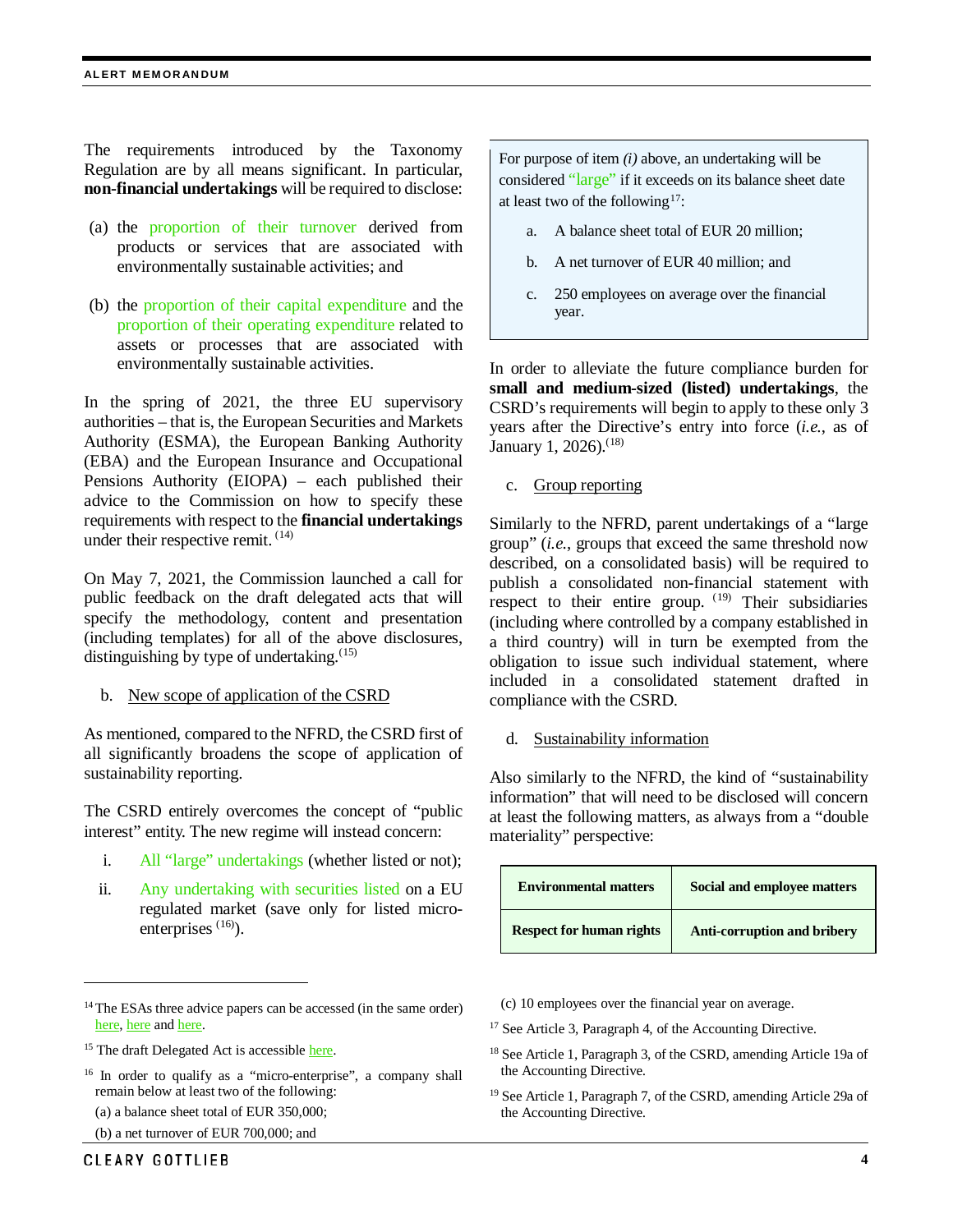For each of such matters, non-financial statements must include the following:

- (a) A brief description of the undertaking's business model and strategy, including:
	- (i) The resilience of the undertaking's business model and strategy to risks related to sustainability matters;
	- (ii) The opportunities for the undertaking related to sustainability matters;
	- (iii) The plans of the undertaking to ensure that its model and strategy are compatible with the transition to a sustainable economy and with the limiting of global warming to  $1.5$ °C in line with the Paris Agreement;
	- (iv) How the interest of the undertaking's business model and strategy take account of the interests of the undertaking's stakeholders and of the impacts of the undertaking on sustainability matters;
	- (v) How the undertaking's business strategy has been implemented with regard to sustainability matters;
- (b) A description of the targets related to sustainability matters set by the undertaking and of the progress the undertaking has made towards achieving those targets;
- (c) A description of the role of the administrative, management and supervisory bodies with regard to sustainability matters;
- (d) A description of the undertaking's policies in relation to sustainability matters;
- (e) A description of:
	- (i) The due diligence process implemented with regard to sustainability matters;
	- (ii) The principal actual or potential adverse impacts connected with the undertaking's value chain, including its own operations, its

products and services, its business relationships and its supply chain;

- (iii) Any actions taken, and the results of such actions, to prevent, mitigate or remediate actual or potential adverse impacts;
- (f) A description of the principal risks to the undertaking related to sustainability matters and how these are managed;
- $(g)$  Indicators relevant to the disclosures referred to in points (a)to (f).  $(20)$  $(20)$  $(20)$

The CSRD specifies that the above should include both forward-looking and retrospective information, as well as qualitative and quantitative information.<sup>([21\)](#page-4-1)</sup>

Most interesting is the reference to companies' **"value chain"**, a concept that was also mentioned in the European Parliament's recommendations to the Commission (the "Recommendations") for the upcoming proposal on a "Sustainable Corporate Governance and Corporate Accountability" (also known as "Mandatory Supply Chain Due Diligence") Directive.  $(22)$  $(22)$  $(22)$  This proposal is due by the Commission within Q3 2021. According to the current Recommendations, all companies that sell goods or provide services within the EU (whether or not headquartered in the EU) would in the future be required to conduct a due diligence of sustainability impacts down their value chain. Unlike for the CSRD, the concept of "value chain" under the Recommendations would include indirect suppliers and subcontractors of in-scope companies, as well as investment links (such as for funds) – a detail which would hold great implications for financial sector firms.

e. Reporting standards

The NFRD currently allows significant flexibility with respect to the way in which non-financial information should be reported: undertakings may rely on international, European, or national frameworks to produce their non-financial statements. $(23)$  $(23)$  $(23)$  The 2020

 $\ddot{\phantom{a}}$ 

<span id="page-4-0"></span><sup>20</sup> See Article 1, Paragraph 2, of the CSRD, amending Article 19a of the Accounting Directive.

<span id="page-4-2"></span><span id="page-4-1"></span><sup>21</sup> See Article 1, Paragraph 3, of the CSRD, amending Article 19a of the Accounting Directive.

<sup>22</sup> The final approved version of the recommendations of the European Parliament to the Commission, of March 10, 2021, are accessibl[e here.](https://www.europarl.europa.eu/doceo/document/TA-9-2021-0073_EN.html)

<sup>&</sup>lt;sup>23</sup> See Recital 9 of the NFRD which mentions, by way of example, EU-based frameworks such as EMAS, or international frameworks such as the United Nations Global Compact, the Guiding Principles on Business and Human Rights implementing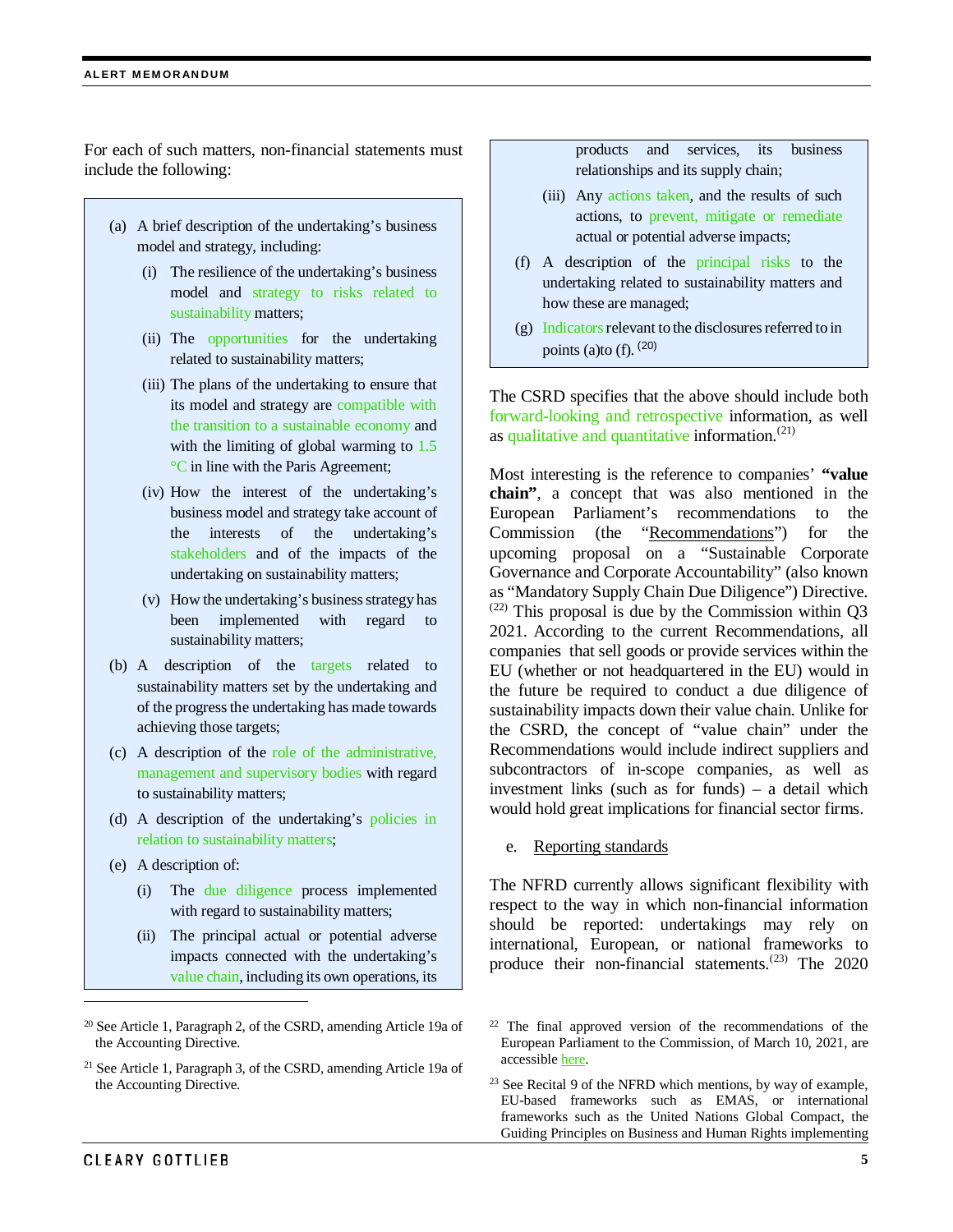consultations on the review of the NFRD highlighted that this plethora of possible standards results in reduced comparability and transparency of the information.

In response to the outcome of the consultations, in June 2020 the Commission mandated the Financial Reporting Advisory Group (EFRAG) to provide recommendations for a new set of binding, EU-wide sustainability reporting standards.<sup>([24](#page-5-0))</sup> EFRAG submitted its final advice to the Commission on February 28, 2021.<sup>([25\)](#page-5-1)</sup>

The CSRD would make these EFRAG-crafted standards mandatory for the companies in scope of the new regime. ([26](#page-5-2)) For listed SMEs, dedicated and more limited reporting standards and methods will be developed. All such standards should be issued by the Commission through October 31, 2022 to October 31, 2023 and reviewed regularly. $(27)$  $(27)$  $(27)$ 

f. Audit

<span id="page-5-4"></span> $\overline{a}$ 

Under the NFRD, auditors must confirm that the nonfinancial statement is included in the management report (or in a separate report) but no audit is required with respect to the contents of the statement, nor the methodology applied by a company for measuring and assessing sustainability risks and sustainability impacts. The NFRD provides the option to the Member States to require that the information reported in the non-financial statement is verified by an independent assurance services provider that is not a full-service audit firm. ([28\)](#page-5-4)

One of the most notable changes to be introduced by the CSRD is a more complete audit – or "assurance" –

- <span id="page-5-7"></span><span id="page-5-1"></span><sup>25</sup> EFRAG's work on non-financial reporting standards (including the Group's final report to the Commission) is accessible here.
- <span id="page-5-8"></span><span id="page-5-2"></span> $26$  See Article 1, Paragraph 4, of the CSRD, amending introducing Article 19b of the Accounting Directive.
- <span id="page-5-3"></span> $27$  See Article 1, Paragraphs 4 and 7, of the CSRD, amending introducing Article 19b of the Accounting Directive.

requirement on non-financial statements. Under the CSRD, auditors shall in fact express an opinion based on a limited assurance engagement as regards the compliance of the sustainability reporting with the requirements of the CSRD, including the applicable reporting standards.

Detailed independence and professional competence requirements will apply to those providing assurance services.<sup>([29](#page-5-5))</sup>

g. Publication of the non-financial statement

With the CSRD, sustainability information will have to be included in companies' management report (while the NFRD allows disclosure in a separate document).

Companies' (financial and) non-financial statements will all have to be published in a single electronic reporting format $(30)$  $(30)$ , and flag sustainability reporting including as to the disclosures based on Article 8 of the Taxonomy Regulation (those relating to proportion of turnover, capex and opex, as described under Paragraph  $II(a)$ .<sup>([31\)](#page-5-7)</sup>

h. Responsibility

The CSRD confirms the NFRD's corporate governance and accountability principle according to which the members of a company's administrative, management and supervisory bodies have "collective responsibility" for ensuring that sustainability information is drawn up and published in accordance with the requirements of the  $CSRD.$   $(32)$  $(32)$ 

- <sup>28</sup> See Article 1, Paragraph 10, and Article 3 of the CSDR, amending several provisions of the Accounting Directive and the Audit Regulation.
- <sup>29</sup> See Article 3, Paragraphs 7 to 9, of the CSDR, amending Article 34 of the Accounting Directive.
- <sup>30</sup> This step is functional to the creation of a European Single Access Platform to corporate reports, which is part of the EU's Capital Markets Union action plan (see Communication (COM(2020) 0590, accessible [here\)](https://eur-lex.europa.eu/legal-content/en/TXT/?uri=COM:2020:590:FIN). A legislative proposal on this is expected within Q3 2021.
- <sup>31</sup> See Article 1, Paragraph 4, of the CSRD, introducing Article 19d of the Accounting Directive.
- <sup>32</sup> And where applicable, with the international accounting standards adopted in accordance with Regulation (EC) no. 1606/2002, Article 1, Paragraph 9, of the NFRD, amending Article 33, Paragraph 1, of the Accounting Directive.

the UN "Protect, Respect and Remedy" Framework, the OECD Guidelines for Multinational Enterprises, the International Organization for Standardization's ISO 26000, the ILO's Tripartite Declaration of principles concerning multinational enterprises and social policy, and the Global Reporting Initiative.

<span id="page-5-6"></span><span id="page-5-5"></span><span id="page-5-0"></span><sup>&</sup>lt;sup>24</sup> Within this framework, a multi-stakeholder Project Task-Force was appointed in order to develop recommendations about the possible content, structure and scope of the future European Standard-Setting (ESS); EFRAG, Final Report of February 2021, Proposal for a Relevant and Dynamic EU Sustainability Reporting Standard- Setting, accessibl[e here.](https://www.efrag.org/Assets/Download?assetUrl=%2Fsites%2Fwebpublishing%2FSiteAssets%2FEFRAG%2520PTF-NFRS_MAIN_REPORT.pdf)